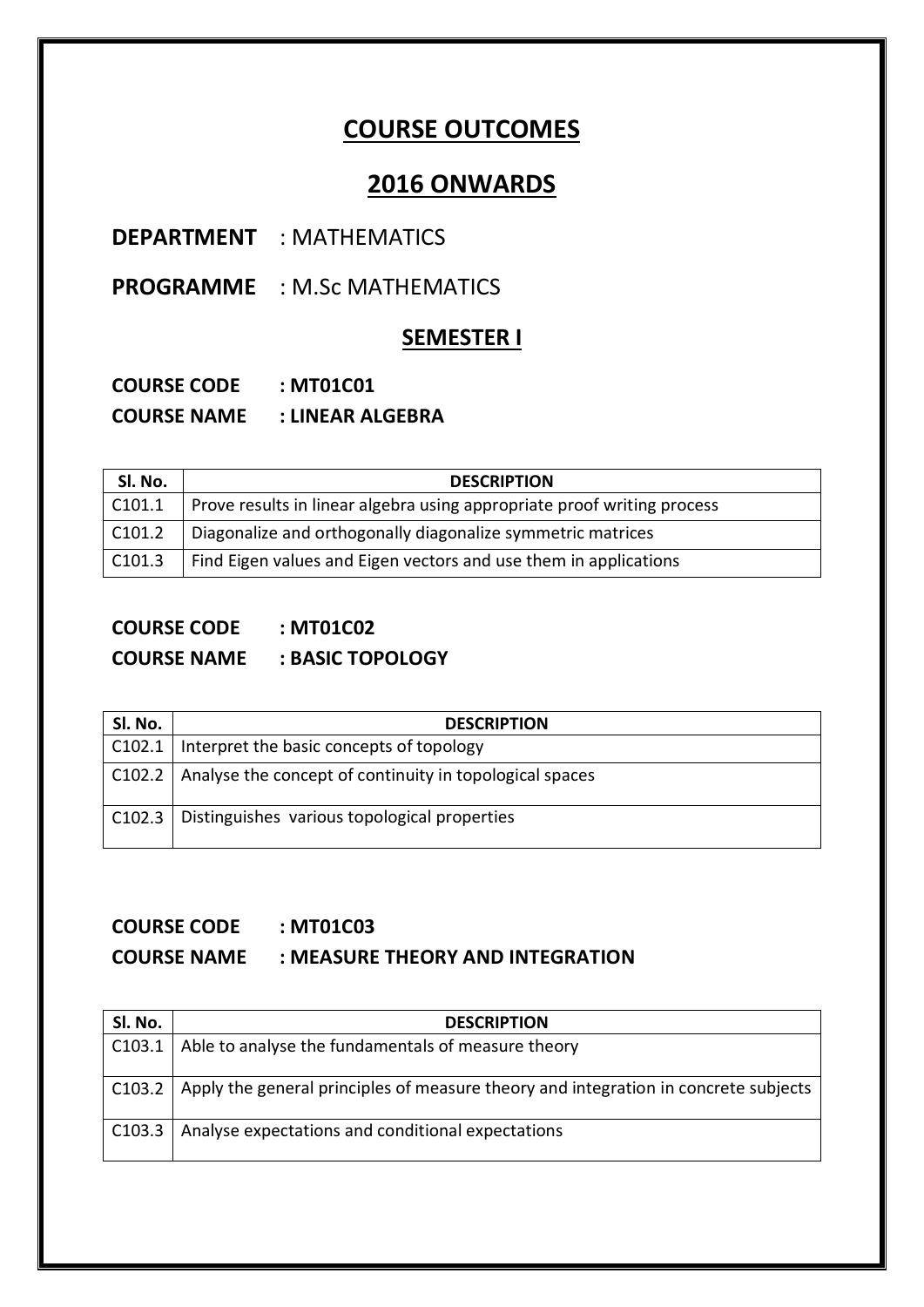# **COURSE CODE : MT01C04 COURSE NAME : GRAPH THEORY**

| Sl. No.        | <b>DESCRIPTION</b>                                                     |
|----------------|------------------------------------------------------------------------|
| $ $ C104.1 $ $ | State the technical definitions of all terms related to graph          |
|                | C104.2   Formulate graph theoretic models to solve real world problems |
|                | C104.3   Use theorems to construct solutions to problems or proofs     |

### **COURSE CODE : MT01C05**

# **COURSE NAME : COMPLEX ANALYSIS**

| SI. No. | <b>DESCRIPTION</b>                                                                            |
|---------|-----------------------------------------------------------------------------------------------|
| C105.1  | Demonstrate understanding of the basic concepts underlying complex analysis                   |
|         | C105.2   Apply methods of complex analysis to evaluate definite integrals and infinite series |
|         | C105.3   Prove basic results in analysis                                                      |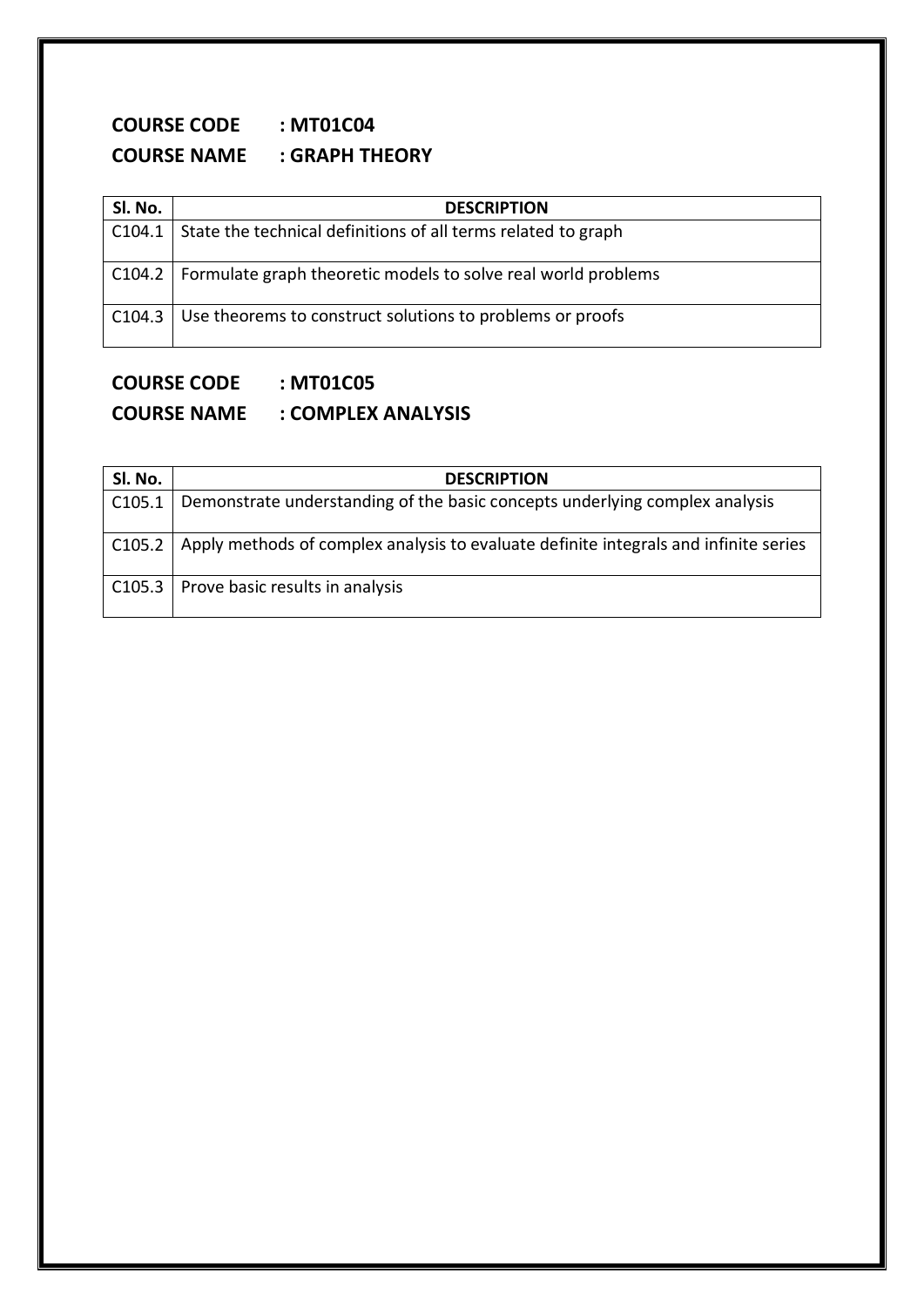### **SEMESTER II**

### **COURSE CODE : MT02C06 COURSE NAME : ABSTRACT ALGEBRA**

| Sl. No.            | <b>DESCRIPTION</b>                                         |
|--------------------|------------------------------------------------------------|
| C201.1             | Analyse finite fields                                      |
| C201.2             | Factorise polynomials in certain extension fields          |
| C <sub>201.3</sub> | Demonstrate the relationship between roots of Galois group |

# **COURSE CODE : MT02C07**

### **COURSE NAME : ADVANCED TOPOLOGY**

| SI. No.             | <b>DESCRIPTION</b>                               |
|---------------------|--------------------------------------------------|
| C202.1              | Interpret various characterisations of normality |
| C <sub>2</sub> 02.2 | Analyse the concept of convergence in topology   |
| C202.3              | Distinguishes nets and filters                   |

# **COURSE CODE : MT02C08**

### **COURSE NAME : ADVANCED COMPLEX ANALYSIS**

| Sl. No.            | <b>DESCRIPTION</b>                                        |
|--------------------|-----------------------------------------------------------|
| C203.1             | Perform basic algebraic manipulation with complex numbers |
| C <sub>203.2</sub> | Compute definite integrals using residue calculus         |
| C <sub>203.3</sub> | Interpret complex numbers geometrically                   |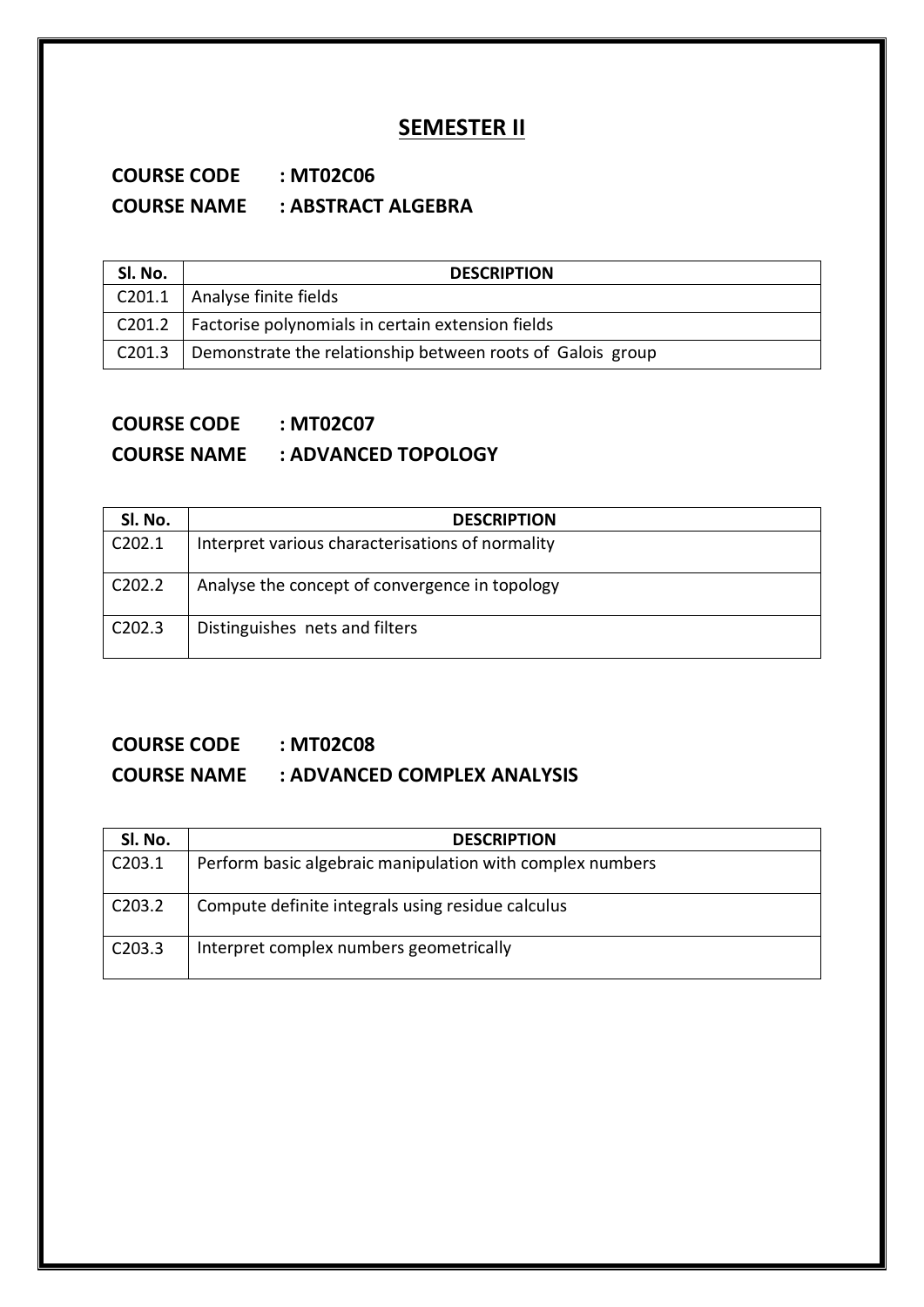# **COURSE CODE : MT02C09 COURSE NAME : PARTIAL DIFFERENTIAL EQUATIONS**

| SI. No. | <b>DESCRIPTION</b>                                                                        |
|---------|-------------------------------------------------------------------------------------------|
|         | C204.1 $\vert$ To be familiar with partial differential equations, types and applications |
|         | C204.2   To solve Boundary value problems                                                 |
|         | C204.3   To form equations using variable separable methods                               |

### **COURSE CODE : MT02C10 COURSE NAME : REAL ANALYSIS**

| SI. No. | <b>DESCRIPTION</b>                                                              |
|---------|---------------------------------------------------------------------------------|
| C205.1  | Analysis of the function of bounded variation                                   |
| C205.2  | Able to find and understand mean value theorems for Riemann-Stieltjes integrals |
|         | C205.3   To find infinite series, infinite products and power series            |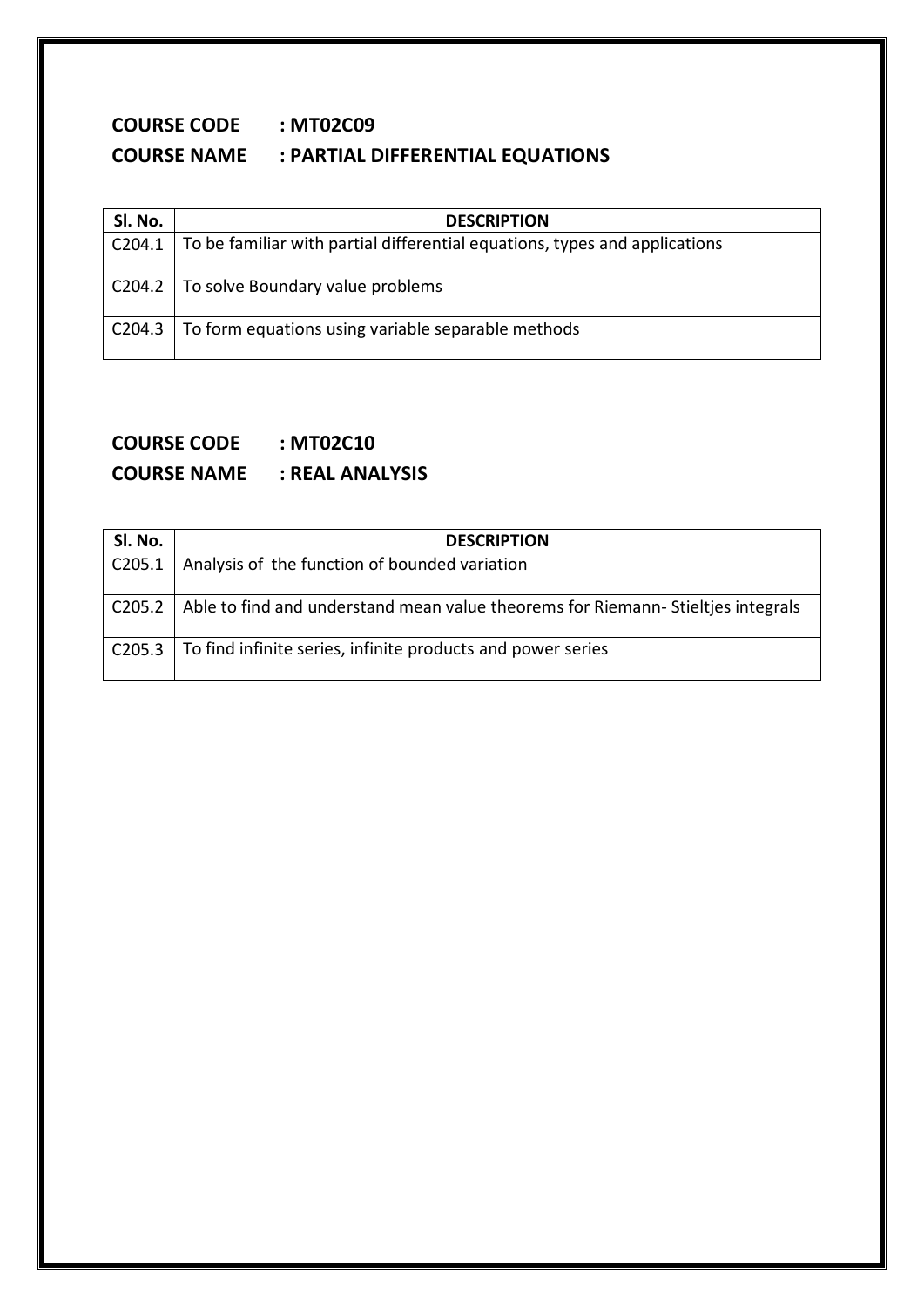### **SEMESTER III**

# **COURSE CODE : MT03C11 COURSE NAME : MUTIVARIATE CALCULUS AND INTEGRAL TRANSFORMS**

| Sl. No. | <b>DESCRIPTION</b>                                                                                                       |
|---------|--------------------------------------------------------------------------------------------------------------------------|
| C301.1  | Ability to apply theorems in a correct Mathematical way.                                                                 |
| C301.2  | Analysing and solving problems in several core areas of Mathematics                                                      |
| C301.3  | Interpret both continuous & diiferentiable functions geometrically and<br>analytically and apply the mean value theorem. |
|         |                                                                                                                          |

### **COURSE CODE : MT03C12 COURSE NAME : FUNCTIONAL ANALYSIS**

| SI. No. | <b>DESCRIPTION</b>                                                                                                              |
|---------|---------------------------------------------------------------------------------------------------------------------------------|
| C302.1  | Explain the fundamental concepts of functional analysis.                                                                        |
| C302.2  | Demonstrate capacity for mathematical reasoning through analysing, proving and<br>explaining concepts from functional analysis. |
| C302.3  | To get introduced to the theory of operators.                                                                                   |

# **COURSE CODE : MT03C13 COURSE NAME : DIFFERENTIAL GEOMETRY**

| SI. No. | <b>DESCRIPTION</b>                                           |
|---------|--------------------------------------------------------------|
| C303.1  | To get introduced to concept of parameterised curves         |
| C303.2  | Sketching of various graphs, level curves, vector fields etc |
| C303.3  | To find geodesics on various surfaces                        |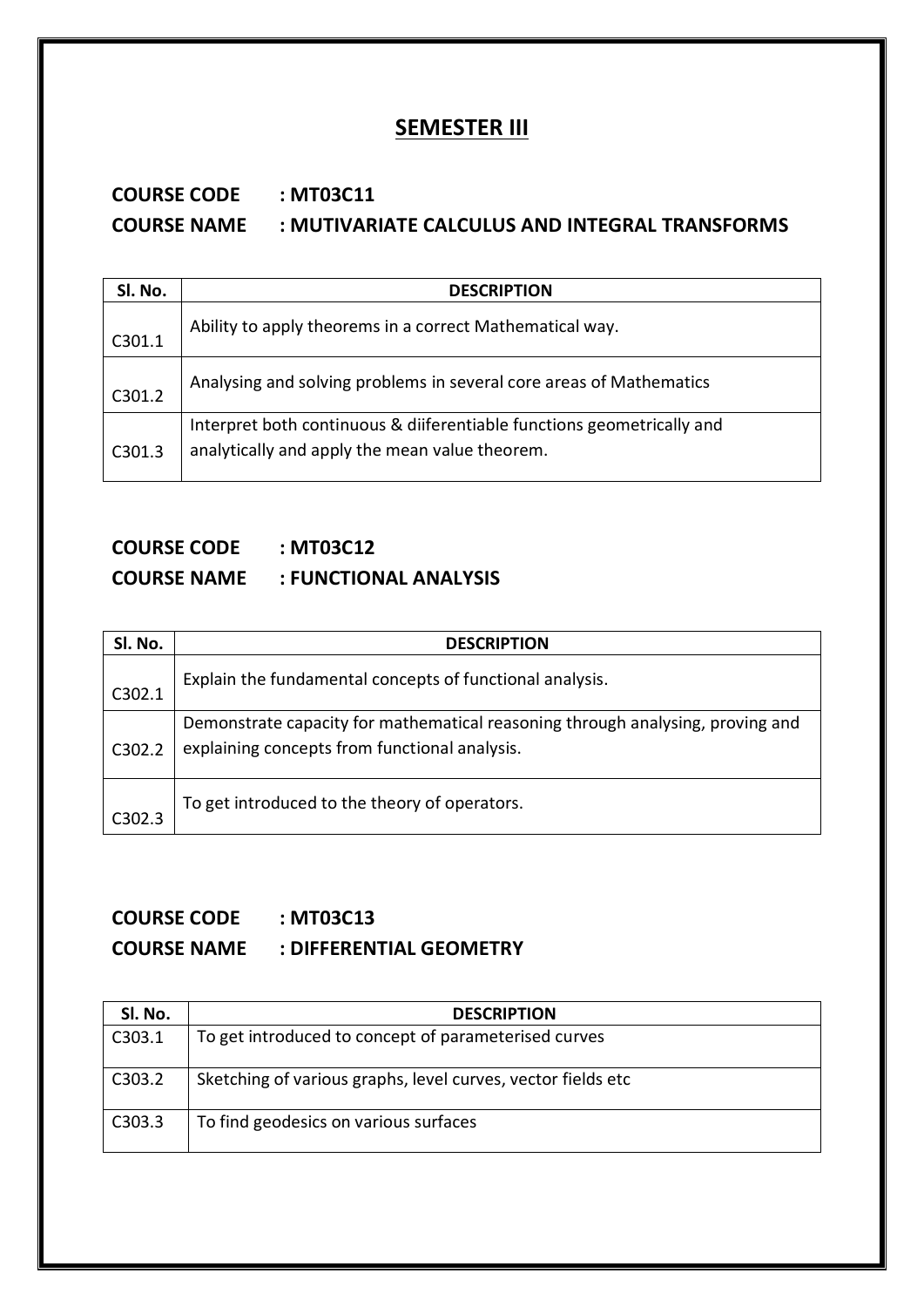# **COURSE CODE : MT03C14 COURSE NAME : NUMBER THEORY AND CRYPTOGRAPHY**

| SI. No. | <b>DESCRIPTION</b>                                                 |
|---------|--------------------------------------------------------------------|
| C304.1  | Prove results involving divisibility and greatest common divisors. |
| C304.2  | Solve system of linear congruence.                                 |
| C304.3  | Demonstrate an understanding of various crypto systems.            |

### **COURSE CODE : MT03C15**

## **COURSE NAME : OPTIMIZATION TECHNIQUES**

| Sl. No. | <b>DESCRIPTION</b>                                                                |
|---------|-----------------------------------------------------------------------------------|
| C305.1  | To get introduced to Gomorys cutting plane and branch and bound method            |
| C305.2  | Sketch the minimal spanning tree, maximum flow in networks                        |
| C305.3  | Ability to analyse and interpret rectangular game as a linear programming problem |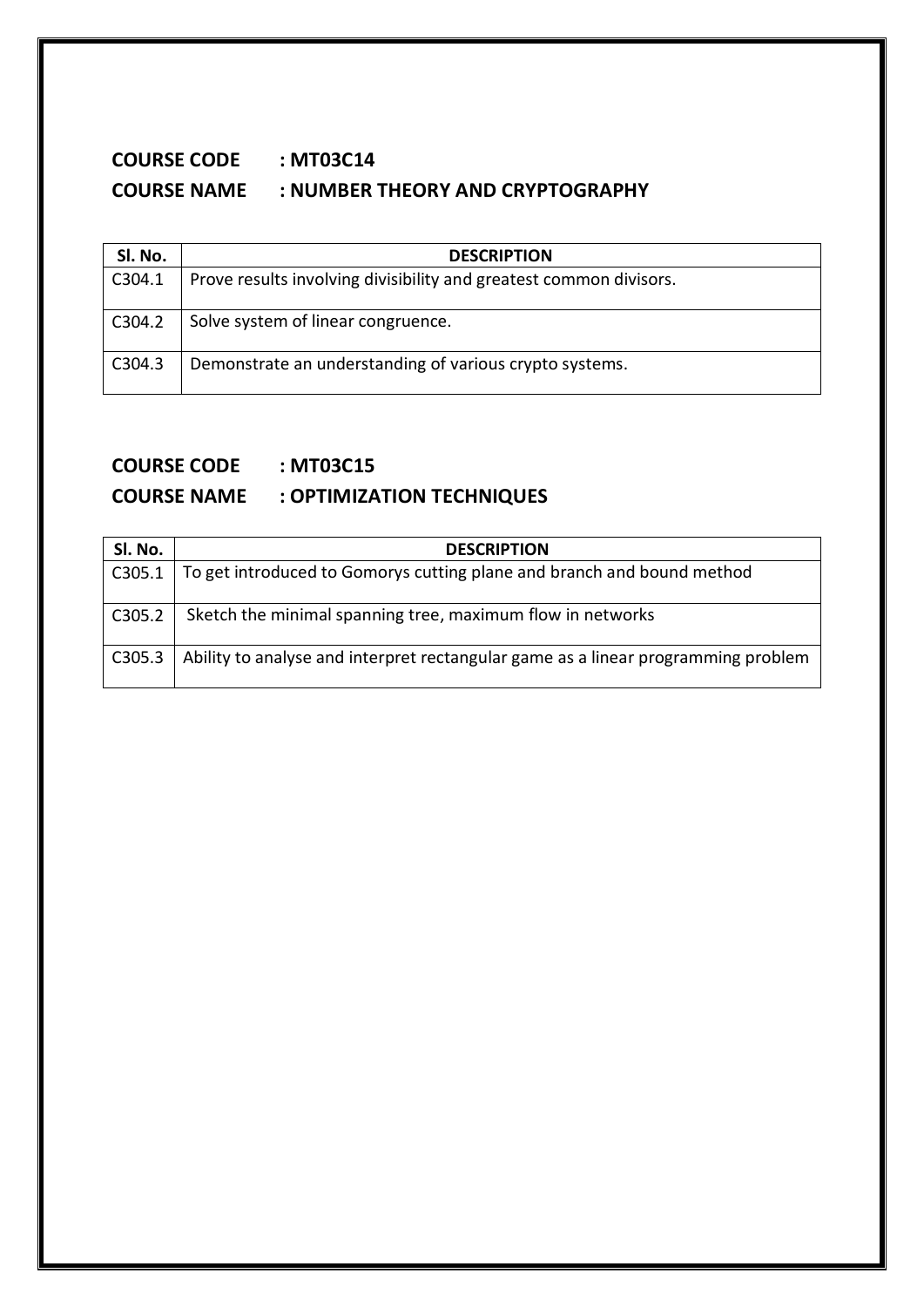### **SEMESTER IV**

### **COURSE CODE : MT04C16 COURSE NAME : SPECTRAL THEORY**

| SI. No. | <b>DESCRIPTION</b>                                                             |
|---------|--------------------------------------------------------------------------------|
| C401.1  | Demonstrate accurate and efficient use of spectral theoretic concepts          |
|         | C401.2   Obtain an overview of spectral properties of bounded linear operators |
|         | C401.3   Distinguishes various types of operators on Hilbert spaces            |

## **COURSE CODE : MT04E01**

#### **COURSE NAME : ANALYTIC NUMBER THEORY**

| Sl. No. | <b>DESCRIPTION</b>                                                 |
|---------|--------------------------------------------------------------------|
|         | C402.1   Masters the basic concepts of analytic number theory      |
|         | C402.2   Obtain an overview of Dirichlet products                  |
|         | C402.3   Analysis of equivalent conditions of Prime Number theorem |

### **COURSE CODE : MT04E02**

### **COURSE NAME : COMBINATORICS**

| Sl. No. | <b>DESCRIPTION</b>                                     |
|---------|--------------------------------------------------------|
|         | C403.1   Conceptuailse arrangement and derangement     |
|         | C403.2   Practical application of Pigeonhole principle |
|         | C403.3   Analysis of Pascals Triangle                  |

## **COURSE CODE : MT04E05**

#### **COURSE NAME : MATHEMATICAL ECONOMICS**

| SI. No. | <b>DESCRIPTION</b>                                    |
|---------|-------------------------------------------------------|
|         | C404.1   Interpret economics in a mathematical manner |
|         | C404.2   Analyse the theory of consumer behaviour     |
|         | C404.3   Demonstrate the production function          |